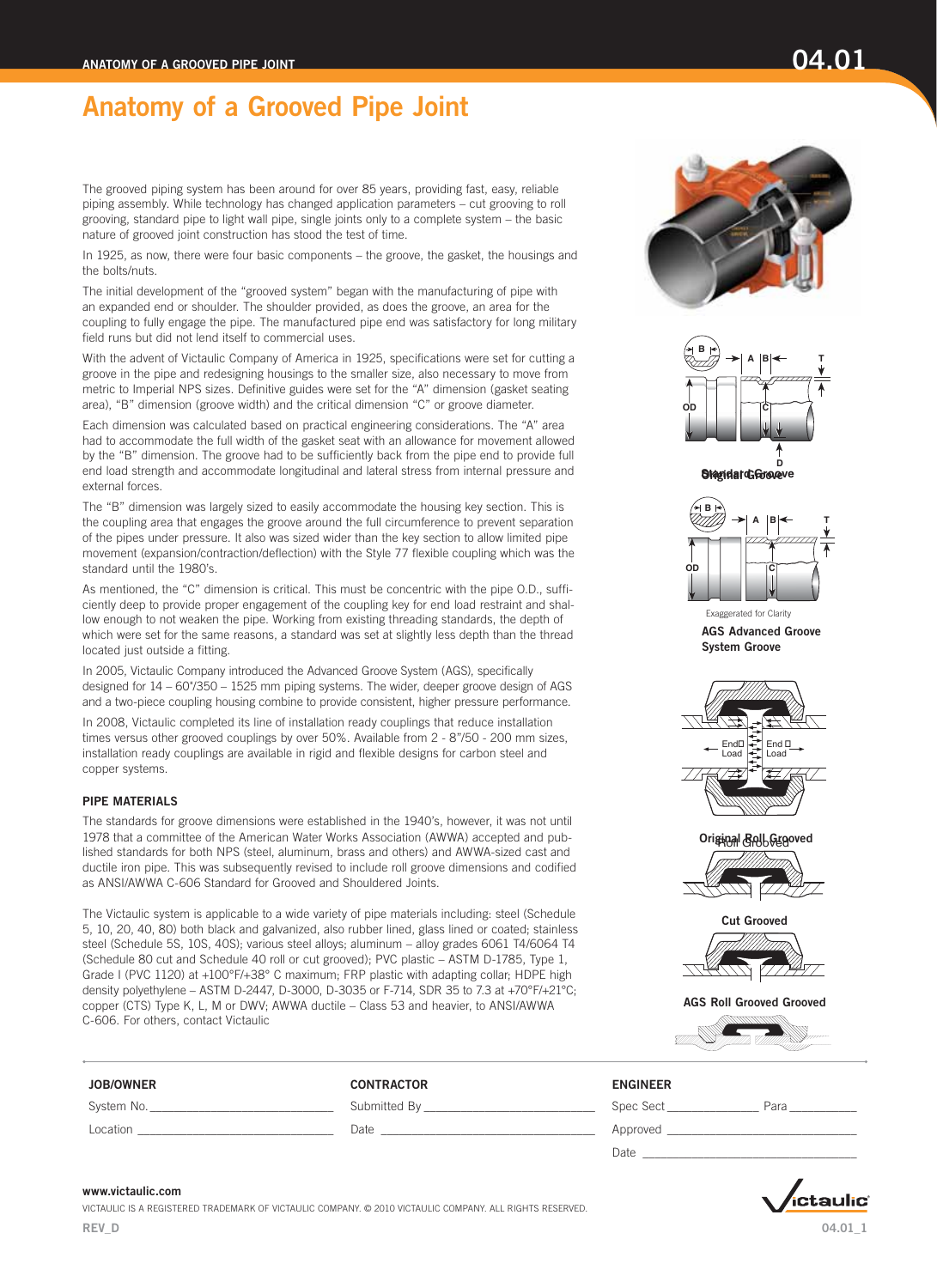

THE GASKET The unique, C-shaped, pressure-responsive gasket design has been the heart of the grooved system since its inception. Relying on compound resiliency and the initially flared design, the gasket seals on the "A" dimension of the pipe O.D. This design accommodates the pipe movement noted, while sealing under both pressure and vacuum.

> During assembly, the gasket is slightly stretched over the pipe ends, applying the natural compression of the angled lips as well as the resiliency of the entire gasket body. (It is important to note that grooved coupling gaskets always should be lubricated on the lips and the outside back before assembly. See the specific product submittals and installation instructions for further details.) This places the lips in immediate sealing compression on the pipe O.D.

Assembly of the coupling housing over the gasket mates it closely to the gasket back, fully encasing the gasket with a backbone of ductile iron. With the bolt pads fully tightened this adds additional compressive force without full compression, leaving the natural resiliency as an active sealing force within the joint. The full encasement of the gasket prevents any extrusion of the rubber under high pressure.

The final sealing factor is the pressure (or vacuum) in the line. Pressure tends to press the lips more securely onto the pipe O.D. Likewise, vacuum draws on the center of the gasket also forcing the lips to a tighter seal. (Under vacuum service greater than 10" of mercury, a metal liner insert or FlushSeal® gasket is recommended to control the drawing action.)

Gaskets are carefully molded in patterns conforming closely to the inside containment area of the housing. This allows the separate components to mate to form an integral coupling unit with the combination of efficient sealing and effective end load resistance to handle pressures as high as 4000 psi/27500 kPa

Originally molded of natural rubber, the gasket was excellent for ambient water and abrasive systems, often encountered in the early mining, military and municipal water applications. The gradual advent of more synthetic rubber compounds during and after World War II expanded the potential for the grooved system.

Available rubber compounds now include the standard gasket EPDM (ethylene propylene diene monomer) for water (to +230°F/+110°C), the EHP gasket for hot water (to +250°F/+120°C and a nitrile compound gasket for oil services (to +180°F/+82°C). Special gaskets include fluoroelastomer, neoprene, silicone, white nitrile and epichlorohydrin.



Unique C-shaped gasket forms a triple seal.

Seals between the pipe ends and the groove.

Surrounded, reinforced and slightly compressed by the housing.



Seal is enhanced by pressure or vaccum in the line.



04.01\_2 www.victaulic.com VICTAULIC IS A REGISTERED TRADEMARK OF VICTAULIC COMPANY. © 2010 VICTAULIC COMPANY. ALL RIGHTS RESERVED.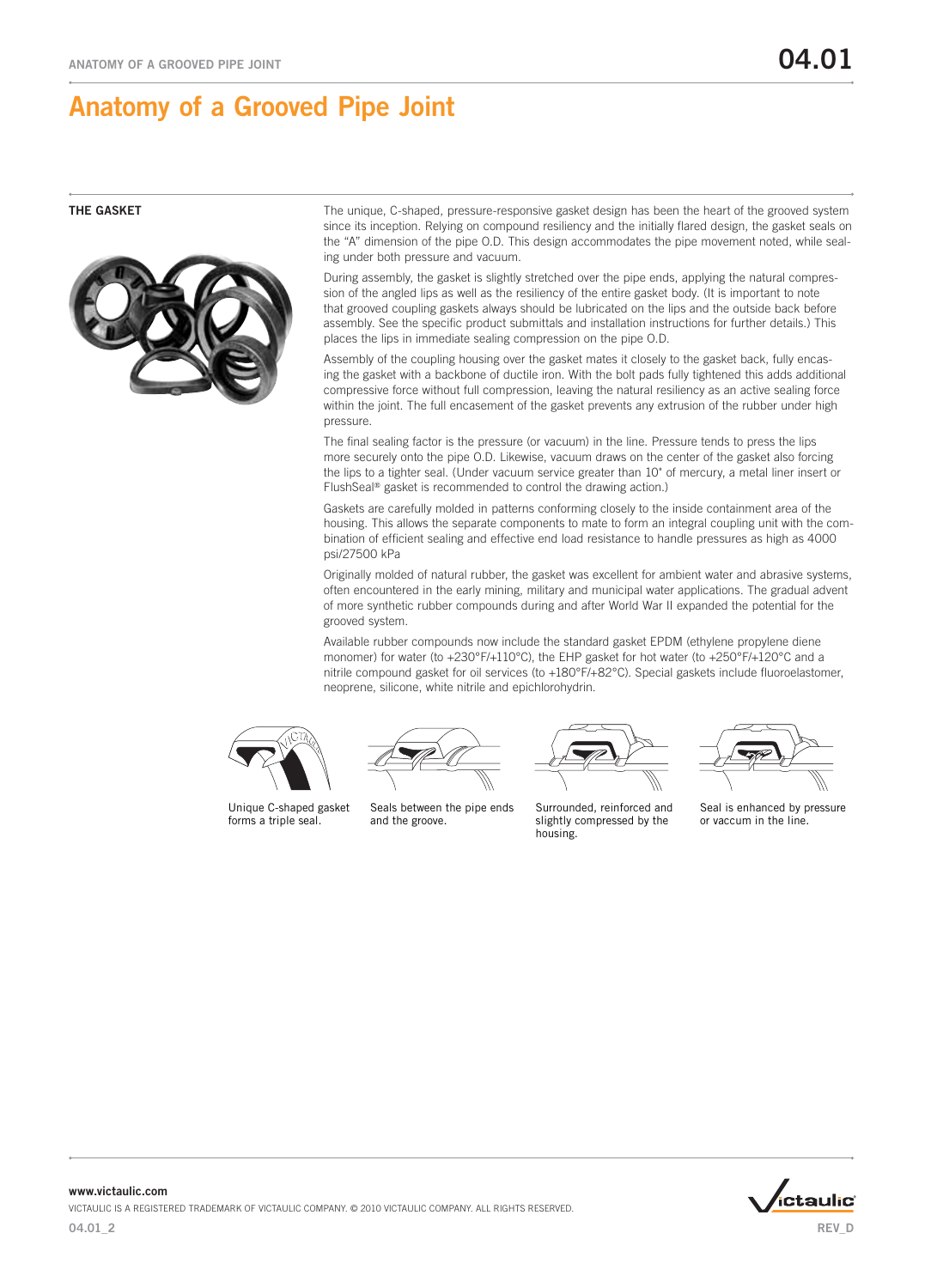

AGS COUPLING

THE HOUSING Standard coupling housings are cast of ductile iron to ASTM A- 536, Grade 65-45-12. Ductile iron conforming to ASTM A-395, grade 65-45-15, is available upon special request. Ductile iron was chosen because of its special combination of better physical characteristics and relative ease of manufacturing to demanding standards. The 65-45-12 refers to the 65,000 psi/448110 kPa minimum tensile strength, 45,000 psi/310230 kPa minimum yield strength and 12% minimum elongation. This compares favorably with A53ERW steel pipe having minimum tensile of 60,000 psi/413640 kPa, 35,000 psi/241290 kPa yield and 25% elongation (typical).

> Housings are normally two identical castings for couplings through 24"/600 mm sizes. From 26"/650 mm up through 102"/2600 mm) sizes, coupling housings are cast in multiple identical segments for assurance of concentricity and ease of handling.

> Regardless of the style and pressure ratings, certain basic criteria remain for all grooved pipe couplings. The housing is designed to provide the optimum combination of pressure and end load conditions while maintaining reasonable weight and manufacturing characteristics. Every grooved pipe "coupling", be it a flange adapter, reducing coupling, outlet, rigid or flexible coupling has a similar key section. This engages fully into the groove tying the joint integrally to the pipe.

**TESTING EXECUTE:** Product testing is thorough and continuous during the manufacturing process and after, to assure final product performance. Quality control starts with testing raw materials with spectrochemical and physical analysis, computerized spectrographic and carbon-sulphur analysis. Daily tensile, metallographic and impact tests are performed.

> Finished casting integrity is checked by hydrostatic, air bend and Brinell testing, as well as radiography and magnetic particle testing. Products are gauged and, where appropriate, precision dimensions are verified on our optical comparator.

> Finished product checks include 100% hydrostatic testing of all valves. Flow tests are run on appropriate products on our own test loop which is calibrated to NBS standards. Test loops have been in operation since 1970 to simulate 24 hour field operating conditions for various temperatures and fluids.

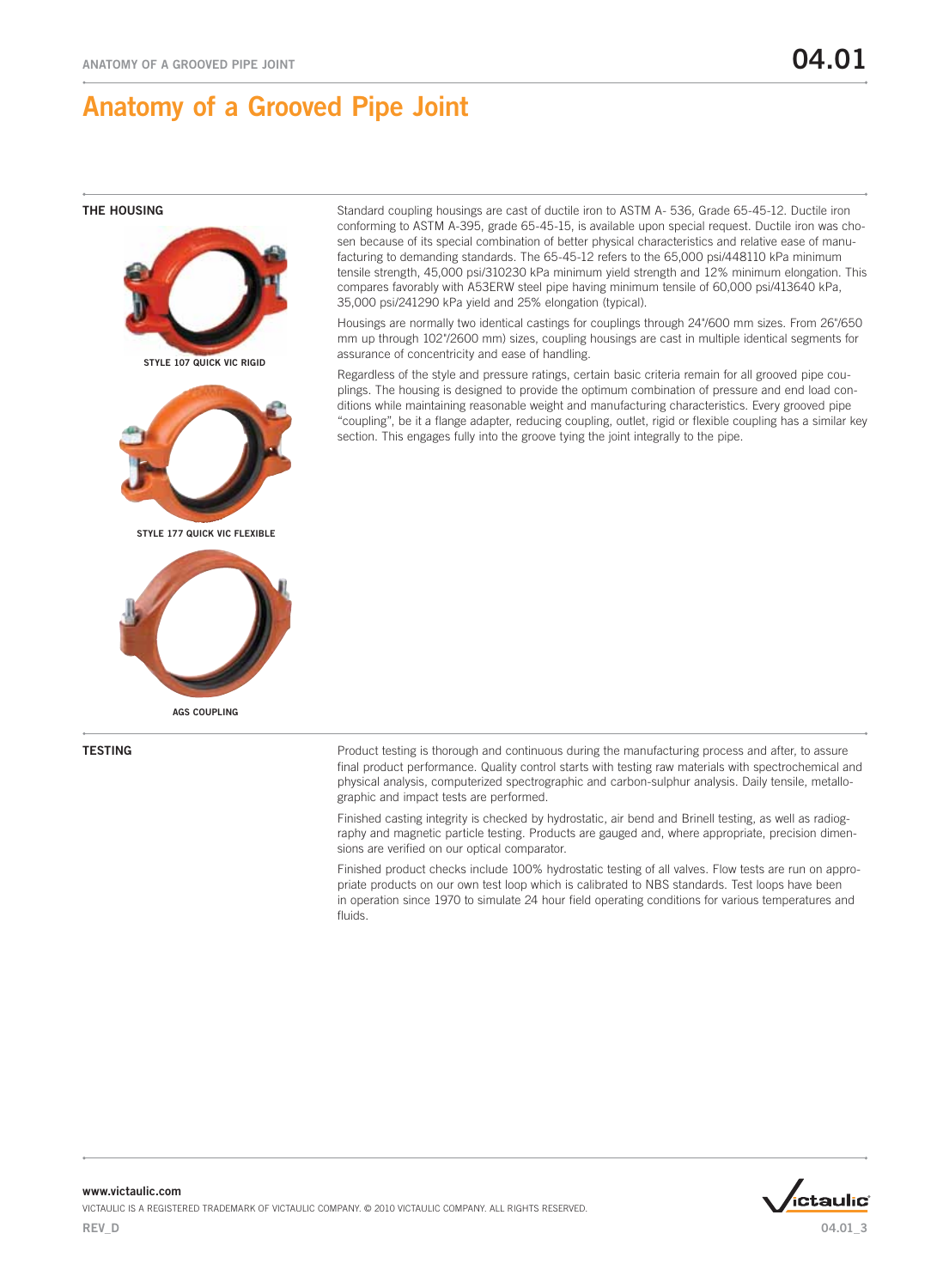**STANDARD PRODUCT MATERIALS** Victaulic piping products are available in a variety of materials for assembling pipe of widely varied types. While basic couplings, fittings, valves and accessories are cast of ductile iron, many options are available as outlined below. Always check specific product submittal data for full materials specifications. For gasket materials, refer to the Gasket Selection, Section 05.01.

### Ductile Iron

Standard ductile iron to ASTM A-536 (Grade 65-45-12) is the primary metal used for casting couplings, housings, fittings, valves, valve discs and accessory bodies.Ductile iron conforming to ASTM A-395, grade 65-45-15, is available upon special request.

- Standard coating alkyd enamel paint
- • Optional coating hot dip galvanizing to ASTM A-153 or zinc electroplating to ASTM B-633 (depending on product)

NOTE: Certain specialized castings may optionally be supplied in malleable iron to ASTM A-47 (Grade 32510); specialized fittings may be forged steel conforming to ASTM A-234 Grade WPB or segmentally welded carbon steel pipe conforming to:  $\frac{3}{4}$  -  $\frac{31}{2}$ " /20 - 90 mm ASTM, A-53, Type F; 4- 10" /100 - 250 mm ASTM A-53, Type E or S, Grade B; 12 - 24" /300 - 600 mm 0.375" /9.5 mm wall to ASTM A-53, Type E or S, Grade B.

Bolts and nuts are heat-treated plated carbon steel, trackhead meeting the physical and chemical requirements of ASTM A-449 and physical requirements of ASTM A-183.

### Stainless Steel

Stainless steel couplings and valve bodies are cast of Type 316 stainless steel, conforming to ASTM A-351, A-743, A-744, Grade CF-8M.

• Optional – Type 304 stainless steel, conforming to ASTM A-351, Grade CF-8

Bolts and nuts are Type 316 stainless steel, oval neck track bolts and heavy hex nuts with chemical and physical properties of ASTM F-593, Group 2, Condition CW.

Fittings are Schedule 10 316 (Schedule 5 or 40 and Type 304 available options), made from material conforming to ASTM A-403. Certain configurations requiring fabrication are made from pipe to ASTM A-312.

### Aluminum

Aluminum couplings are cast of aluminum alloy 356-T6 to ASTM B-26.

Fittings are cast of aluminum alloy 356-T6 to ASTM B-26 or segmentally fabricated from aluminum pipe conforming to ASTM B-241, alloy 6061-T6, Schedule 40; nipples to ASTM B-210 alloy 6061-T6 or 6063-T6, Schedule 40.

### Copper (CTS)

Copper tubing (CTS) coupling housings are cast of ductile iron conforming to ASTM A-536 (Grade 65-45-12) and ASTM A-395 (Grade 65-45-15) with a copper colored alkyd enamel coating.

Fittings are made from drawn seamless copper tube conforming to ASTM B-75 C 12200 or fabricated from ASTM B-152 C 11000 or bronze sand castings conforming to ASTM B-584 copper alloy C83600 (85-5-5-5).

Valve bodies are cast bronze per alloy C83600 (85-5-5-5).

## AWWA

AWWA couplings and fittings are cast of ductile iron with plated bolts and nuts as above. Fittings conform to specific requirements as outlined in the AWWA Products Section 23.05.



www.victaulic.com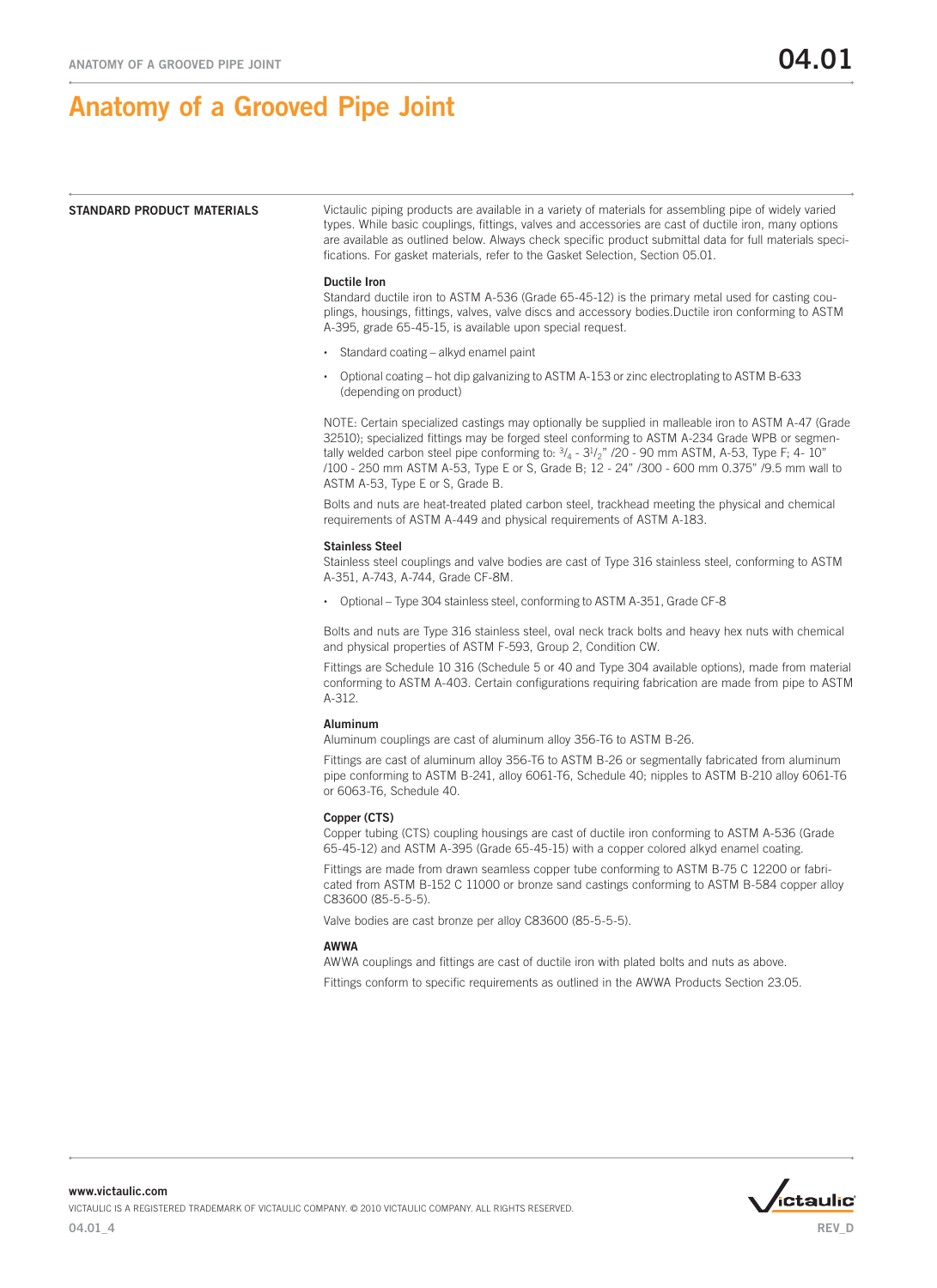

**BOLTS AND NUTS** The bolts/nuts secure the entire joint together. Unlike flanged systems, the bolts are not taking the primary load, nor are they functional in the sealing process. The bolts hold the coupling housings into the grooves and contain the gaskets. Once tightened (metal-to-metal, with an offset on rigid couplings), the bolts require no further tightening. There are no torque specifications for most grooved couplings as with flange bolts.

> The standard bolt head is an oval-neck configuration conforming to openings in the housing bolt pads. This permits tightening the nuts from one side without a backup wrench.

> Track head bolts and nuts conform to ASTM A-183 minimum tensile 110,000 psi/758340 kPa. Plated (to ASTM B-633) bolts and nuts are standard on most couplings.

Metric bolts/nuts are available for most coupling styles. Metric bolts are gold chromate color coded to differentiate from standard U.S. bolts.

Specify "Metric Plated Bolts & Nuts" when desired. Standard U.S. bolts/nuts are identified as: "UNC Plated Bolts & Nuts" or "UNC Black Bolts & Nuts".



www.victaulic.com